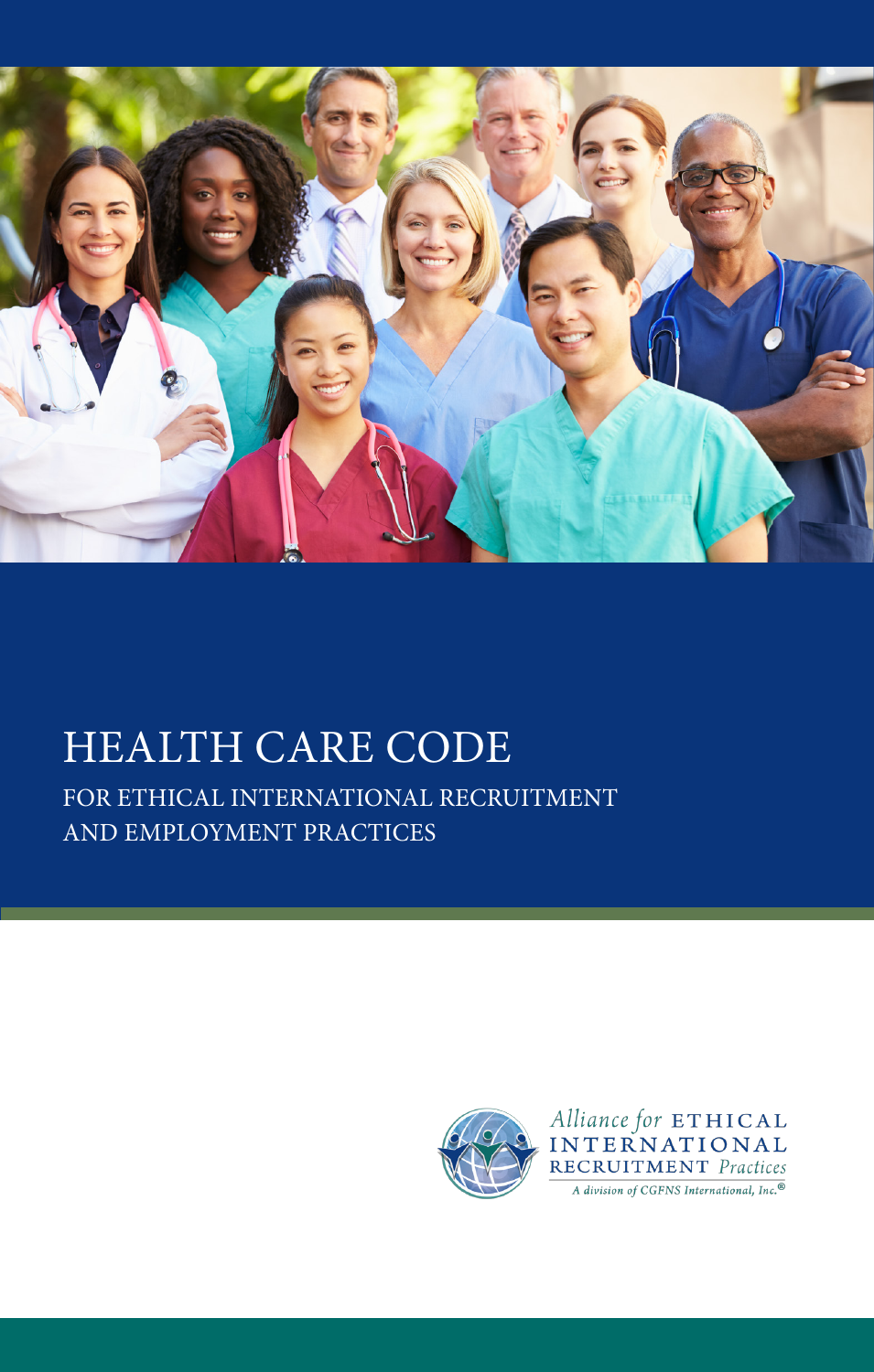This Code was approved by the Alliance Board of Governors (2015-17):

Governing Board Co-chairs:

Joe Cabral, MS, *CGFNS International, Inc., Board of Trustees* Dede Pahl, MBA, *CGFNS International, Inc., Board of Trustees*

Members of the Alliance Board of Governors:

Corazon Bautista, OPM, *International Health Care Corp.* Jim Buchan, PhD, DPM, MA, *Queen Margaret University* Ann Scott Blouin, PhD, RN, FACHE, *Joint Commission* Marcia Faller, PhD, RN, *O'Grady Peyton International* Sara Gabriel, MSN, MBA, RN, *National Association of Indian Nurses of America* Kathy Harris, MS, RN, CENP, FACHE, *American Organization for Nurse Executives, American Hospital Association* Leticia Hermosa, PhD, RN, JD, *Philippine Nurses Association of America* Shannon Lederer, MS, *AFL-CIO* Jim Flanigan, CAE, *American Society for Clinical Laboratory Science* Cheryl Peterson, MSN, RN, *American Nurses Association* Karen Skinner, MSN, RN, *National Council of State Boards of Nursing* Dan Suarez, MA, RN, *National Association of Hispanic Nurses* Jonathan Ward, MBA, *Jackson Healthcare*

Mukul Bakhshi, JD, *Director, Alliance for Ethical International Recruitment Practices*

Franklin Shaffer, EdD, RN, FAAN, FFNMRCSI, *President and Chief Executive Officer, CGFNS International, Inc.*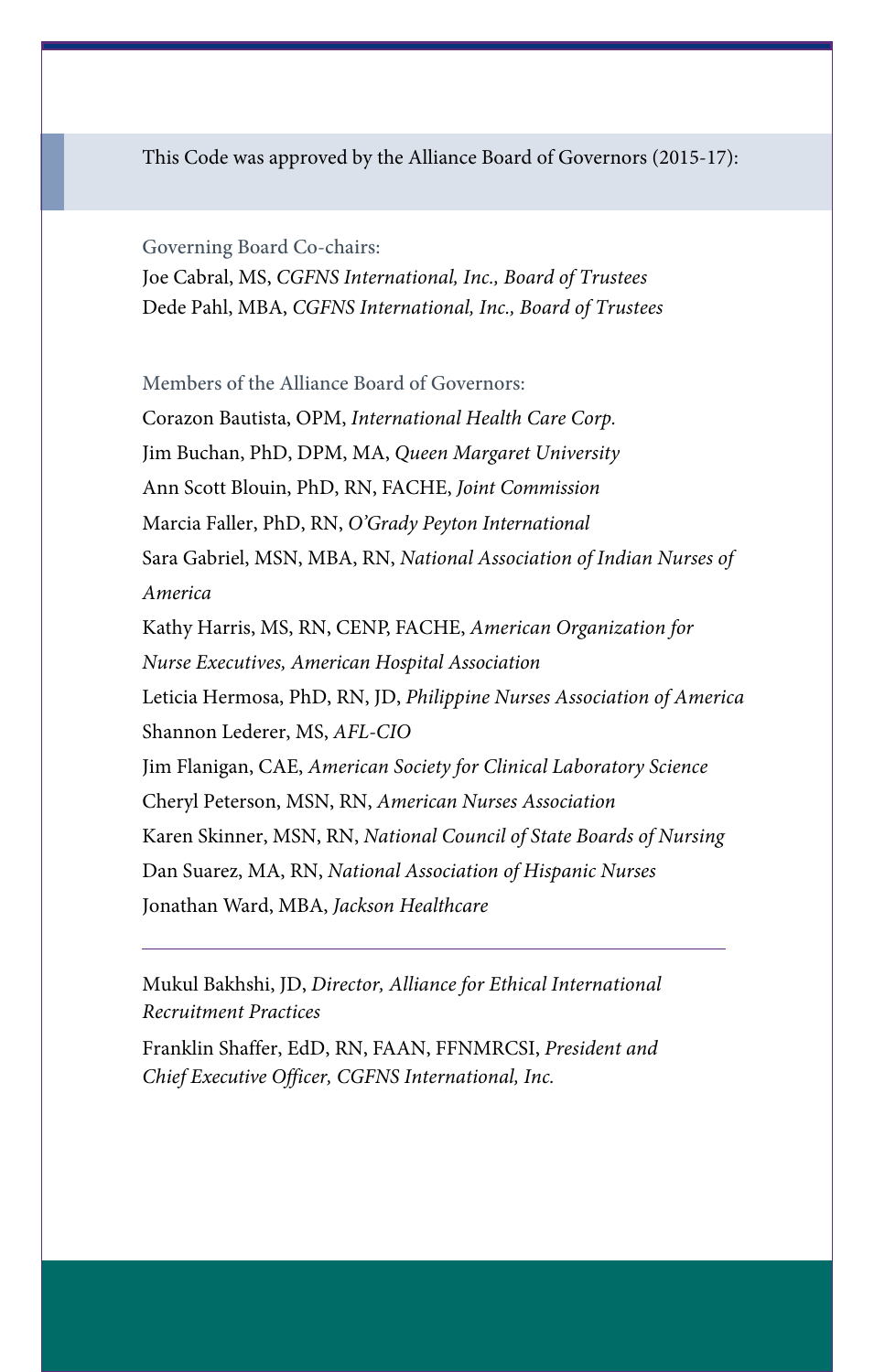### HEALTH CARE CODE

FOR ETHICAL INTERNATIONAL RECRUITMENT AND EMPLOYMENT

PRACTICES

September 2017

### PREAMBLE

The following *Health Care Code for Ethical International Recruitment and Employment Practices* (Code) reflects the mutual recognition of stakeholder interests relevant to the recruitment of foreign-educated health professionals (FEHPs) to the United States. It is based on an acknowledgement of the rights of individuals to migrate, as well as an understanding that the legitimate interests and responsibilities of health professionals, source countries, and employers in the destination country may conflict. It affirms that a careful balancing of those individual and collective interests offers the best course for maximizing the benefits and reducing the potential harm to all parties.

While the Code acknowledges the interests of these three primary stakeholder groups, its target audiences are the organizations that recruit and employ foreign-educated health professionals (e.g., third party recruiting firms, staffing agencies, hospitals, longterm care organizations, health systems). For the purposes of the Code, "Recruiters," refers to those who contract with FEHPs in a source country in order to facilitate their migration to the United States and their placement in health care employment. "Employers" refers to those health care organizations that employ FEHPs in the United States. Some entities provide both services (i.e., a health care employer may engage in direct recruitment and a recruiter may employ FEHPs under a staffing agency model in which the agency employs and contracts health professionals to healthcare organizations on a short or long-term basis). Where recruitment and employment services are the shared responsibility of two or more entities, each is responsible for ensuring ethical conduct throughout the process.

Recruiters and employers certified by the Alliance voluntarily agree to comply with ten guiding principles and the specific standards agreed upon by stakeholders to advance these principles. Certification also implies full cooperation with the monitoring system developed by a representative Board of Governors.<sup>1</sup>

In addition, they must comply with the laws of any foreign country in which they operate, whether through a permanent office, an agent relationship, or on an occasional basis, and comply with the laws of the United States, including relevant employment and immigration laws.<sup>2</sup>

<sup>2</sup> Examples include, but are not limited to: Fair Labor Standards Act (FLSA), Title VII of the Civil Rights Act of 1964, Age Discrimination in Employment Act (ADEA), Equal Pay Act (EPA), Family and Medical Leave Act

| Section Section Section Section Section Section Section Section Section Section |  |  |  |  |  |
|---------------------------------------------------------------------------------|--|--|--|--|--|
|                                                                                 |  |  |  |  |  |

<sup>1</sup> The Board of the Alliance for Ethical International Recruitment Practices was formally seated in November 2009. The Alliance Board of Governors was seated in February 2015, following the Alliance's acquisition by CGFNS.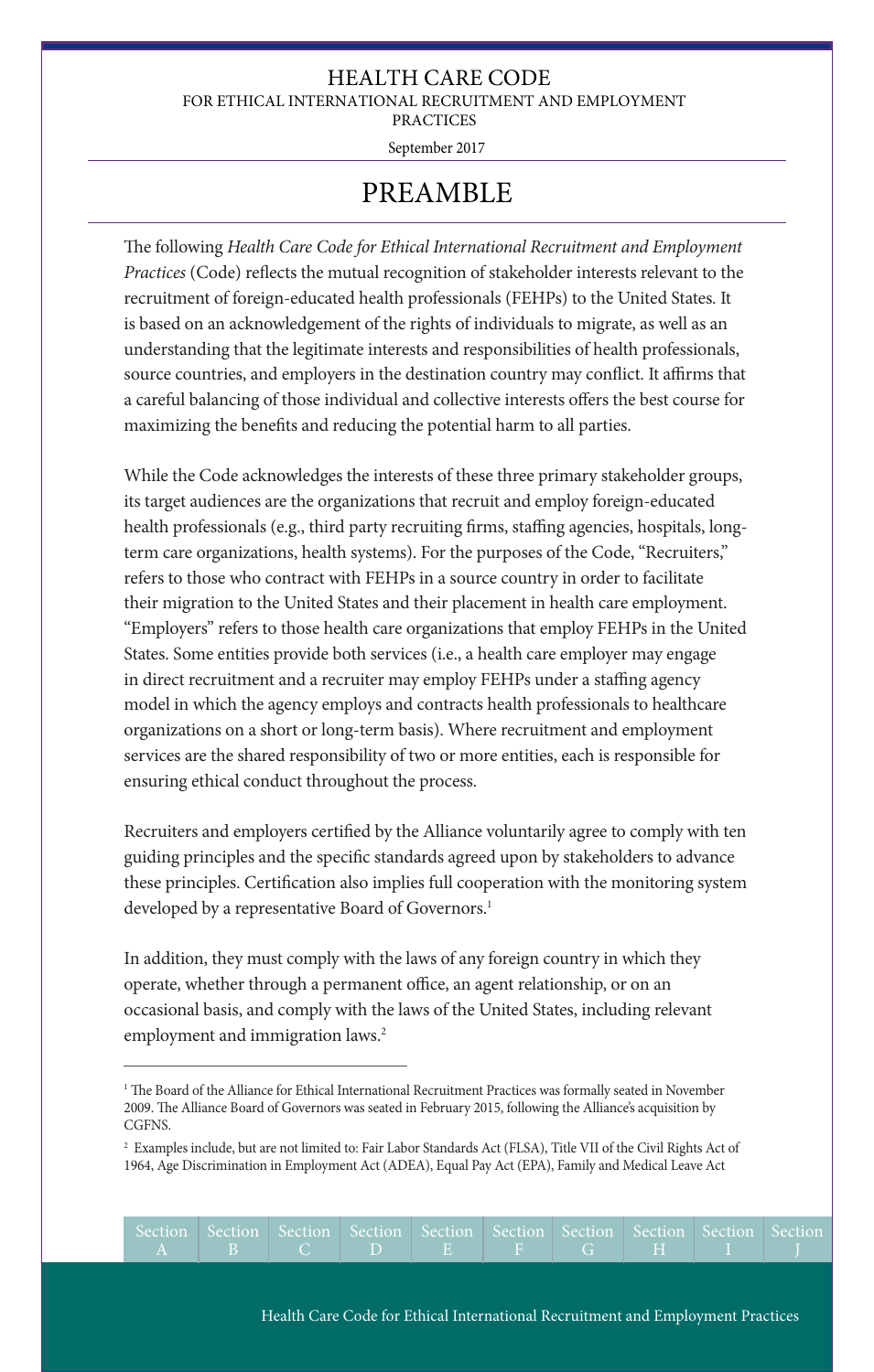### PRINCIPLES OF ETHICAL CONDUCT

| Section A. | Recruiter and employer accountability                                       |
|------------|-----------------------------------------------------------------------------|
| Section B. | Migrant rights and responsibilities                                         |
| Section C. | Freedom from discrimination and retaliation                                 |
| Section D. | Right to know                                                               |
| Section E. | Right to receive a contract with fair terms and to give informed<br>consent |
| Section F. | Right to move freely without economic coercion                              |
| Section G. | Right to access justice                                                     |
| Section H. | Right to freedom of association and collective bargaining                   |
| Section I. | Right to receive support for clinical and cultural integration              |
| Section J. | Respect for sending countries                                               |

(FMLA), Americans with Disabilities Act (ADA), National Labor Relations Act (NLRA), Occupational Safety and Health Act (OSHA), and Immigration and Nationality Act (INA).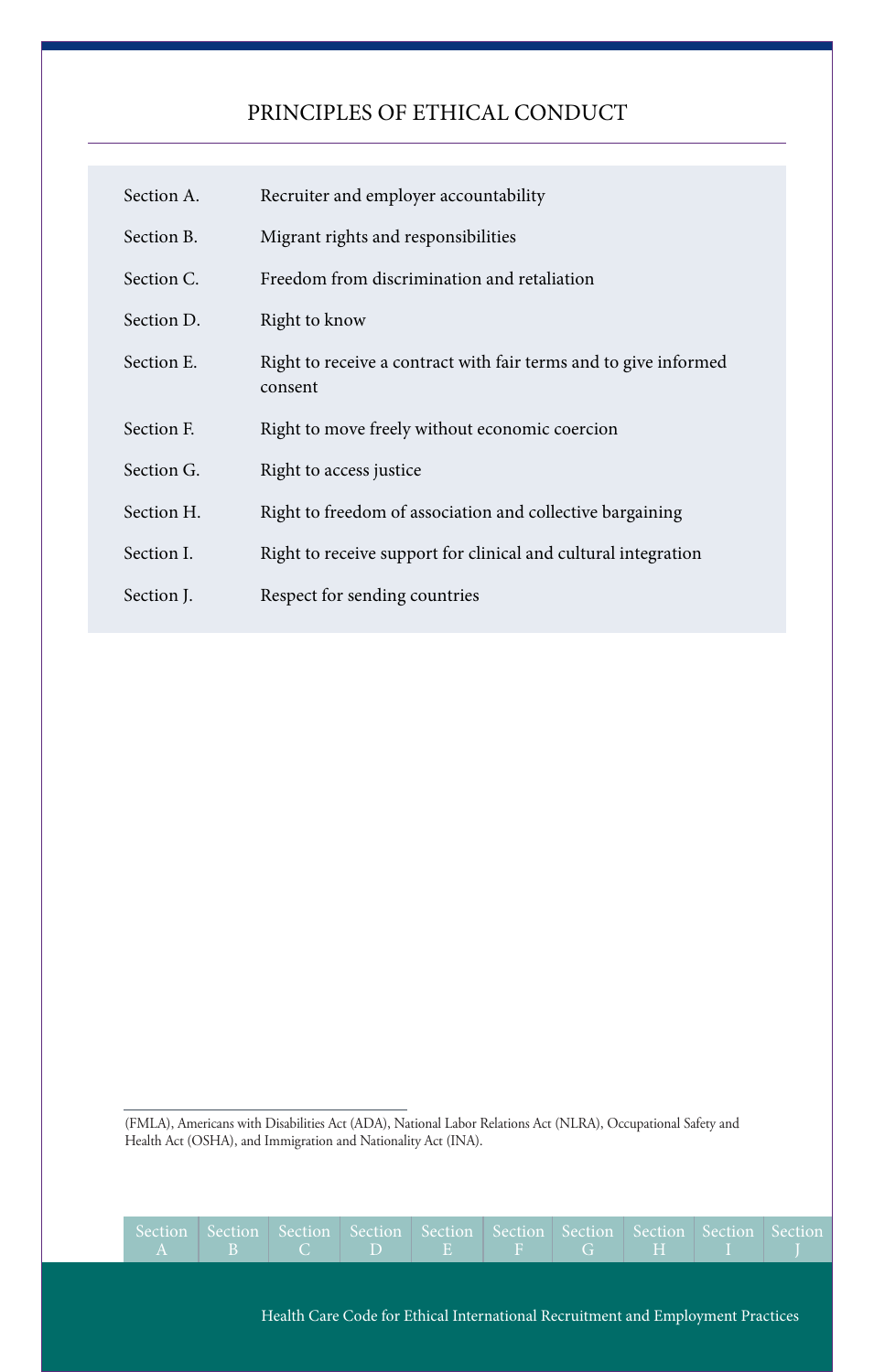#### Section A

### RECRUITER AND EMPLOYER ACCOUNTABILITY

*Workers shall have the right to be recruited for work in the United States under a system that holds the employer accountable for providing a fair, transparent recruiting process and a work experience that aligns with the representations made.*

- Where recruitment and employment services are the shared responsibility of two or more entities, each will be responsible for ensuring ethical conduct throughout the process.
- Recruiters and employers certified by the Alliance shall be held accountable under the Alliance code for the actions of their subcontractors. The principal (recruiting / employing company) must be cognizant that agents function as an extension of them; they must ensure that the agent's / subcontractor's representations are aligned with their objectives, motivations, contractual obligations and applicable law.
- All employment agreements should incorporate all rights, duties, and obligations of the parties and describe the nature of the offered employment with as much specificity as possible including term, pay, location and duration of assignments as soon as that information is known.<sup>3</sup>
- All employment agreements should have a period to cure any material or non-material breach, for both parties.
- Material changes to the nature of the offered employment or to the agreement should be in writing and mutually agreeable.

<sup>&</sup>lt;sup>3</sup> From time to time, location of work may be known subsequent to worker's arrival. In such cases, the nature of the position and the scope of uncertainty should be clearly disclosed to the FEHP.

| Section                                 | Section Section Section Section Section Section Section Section Section<br>$A \parallel B \parallel C \parallel D \parallel E \parallel F \parallel G \parallel H \parallel I$ |  |  |  |  |
|-----------------------------------------|--------------------------------------------------------------------------------------------------------------------------------------------------------------------------------|--|--|--|--|
| 1 Recruiter and employer accountability |                                                                                                                                                                                |  |  |  |  |
|                                         | Health Care Code for Ethical International Recruitment and Employment Practices                                                                                                |  |  |  |  |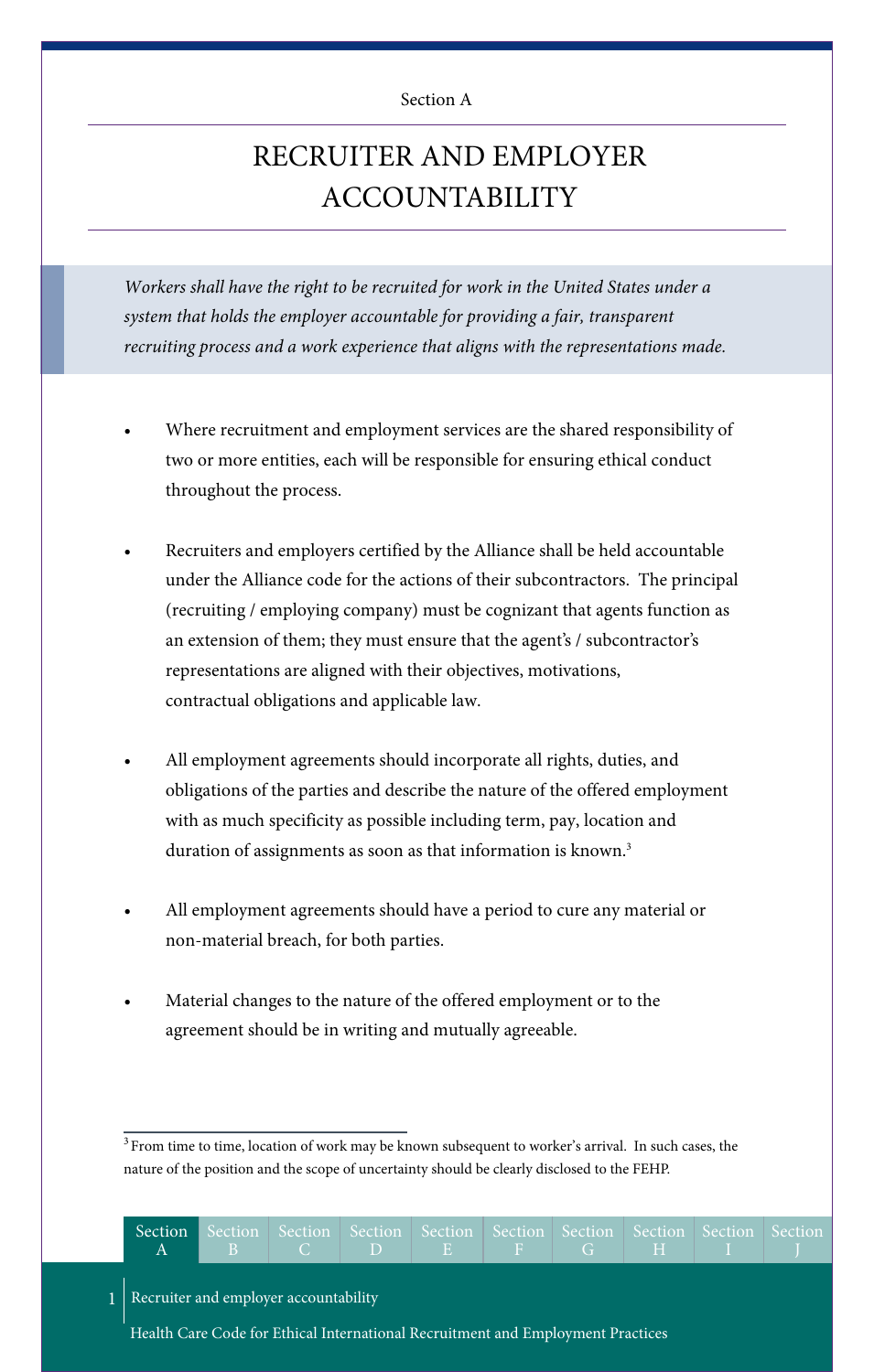#### Section B

## MIGRANT RIGHTS AND RESPONSIBILTIES

*Workers shall have all the same rights and responsibilities as their U.S. counterparts and are responsible for fulfilling obligations to their recruiter and/or employer. They also have the right to be treated and the responsibility to act ethically and professionally.*

*Employers and recruiters shall inform FEHPs of their rights and responsibilities, including, but not limited to the following:*

- The right to ask questions about a contract and consult an attorney before signing it.
- The right to have a copy of the contract with all signatures.
- The right to be treated the same as American born co-workers.
- The right to talk to co-workers about wages.
- The right to remain in custody of all immigration-related paper work and documentation.
- The right to have contract disputes resolved in the jurisdiction in which the nurse works or where the employer is headquartered.
- The right to participate fully in professional organizations and unions.
- The responsibility to read all contracts completely.

|  |  |  | Section Section Section Section Section Section Section Section Section Section |  |  |
|--|--|--|---------------------------------------------------------------------------------|--|--|
|  |  |  |                                                                                 |  |  |

2 Migrant rights and responsibilities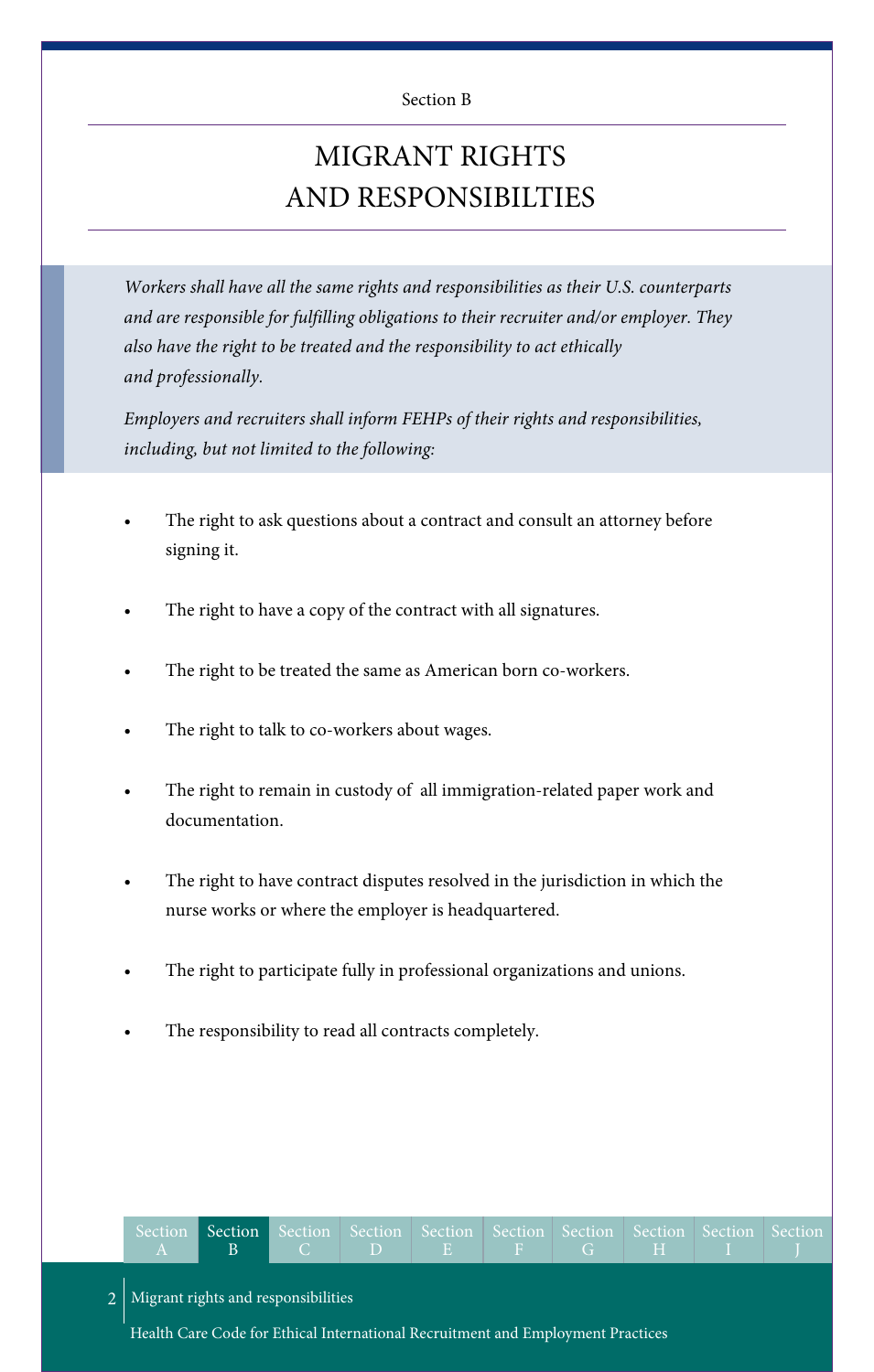- The responsibility to enter into agreements in good faith and fulfill agreed upon contract obligations in exchange for promised compensation.
- The responsibility to be truthful and forthright with both recruiter and employers about experience level and area of expertise.
- The responsibility to alert the recruiter if additional cultural or clinical training is required and disclose any factor which could impede the workers ability to fulfill his/her contractual obligation or professional responsibilities.
- The responsibility to seek resolution of disagreements or misunderstandings with recruiters and employers in good faith.
- The responsibility to only sign up with one employer or agency at a time unless released or discharged from a previous contractual relationship.
- The responsibility to comply with all laws and regulations governing credentialing, licensing, immigration, and professional practice.
- The responsibility to make reasonable efforts to meet employer expectations and appropriately represent the recruitment firm to employers.

| Section Section Section Section Section Section Section Section Section Section |  |  |  |  |  |
|---------------------------------------------------------------------------------|--|--|--|--|--|
|                                                                                 |  |  |  |  |  |

Migrant rights and responsibilities

3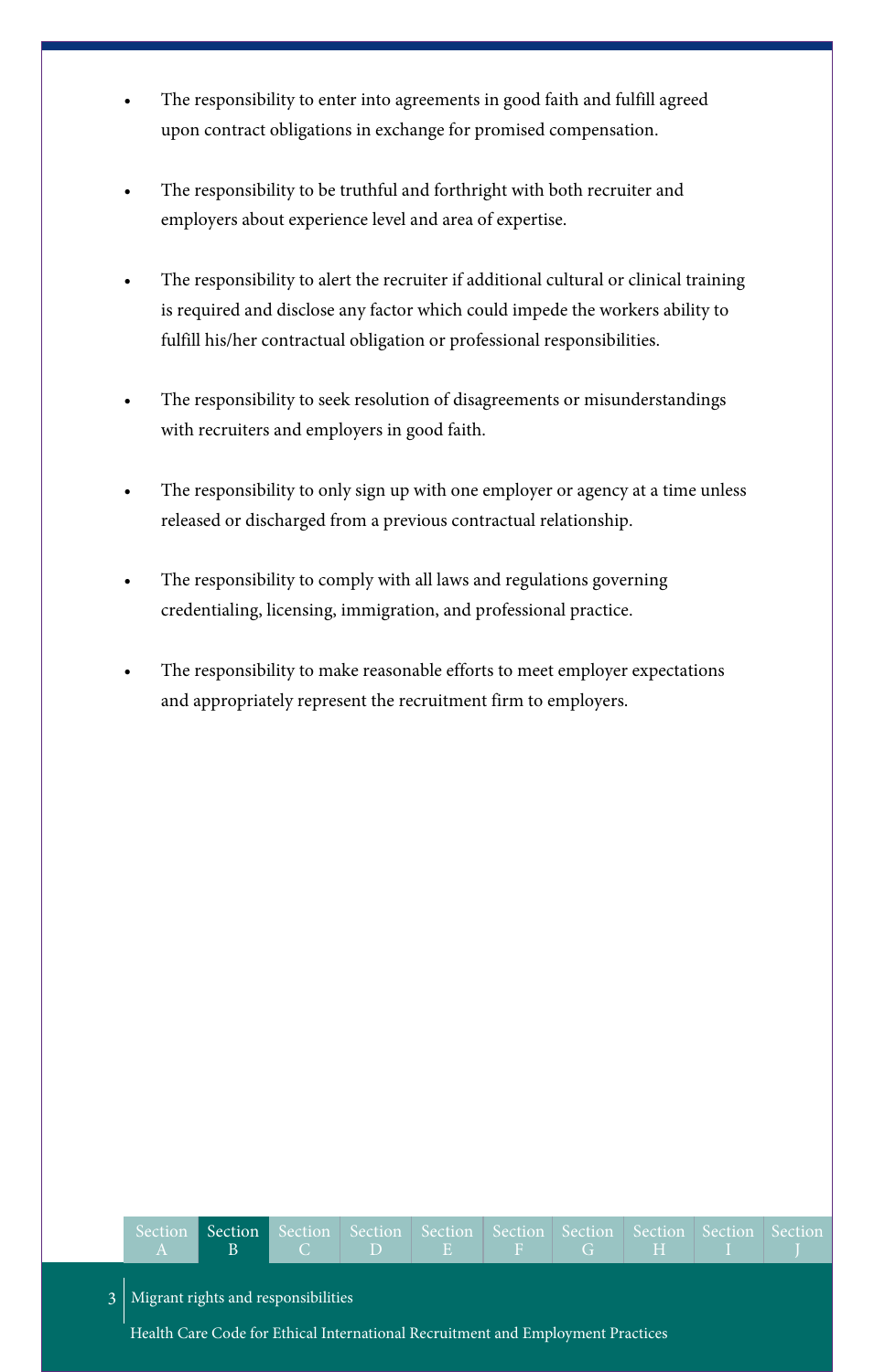#### Section C

### FREEDOM FROM DISCRIMINATION AND RETALIATION

*Workers shall have the right to a recruitment and employment experience free of discrimination and retaliation. Certified employers and recruiters shall:*

- Provide compensation for work performed by FEHPs based on characteristics related to performance such as experience (both in the U.S. and in source countries), tenure, level of practice, and relevant skills, rather than the country in which they were trained.<sup>5</sup> Employers may not base such compensation, length of contract, or amount of breach fee solely on national origin or gender.
- Inform the FEHPs of the prevailing wage (PW) requirements and explain which PW level will be used and why.
- Once in the United States, the FEHP must be paid in accordance with the contract even if there is a delay in assignment.
- Practice equity and fairness in all assignments and hours worked, including overtime.

<sup>5</sup> However, employees are not obligated to compensate a worker purely on years of experience without taking into account differences in skills acquired over a given period of time.

| Section<br>$\mathbf{A}$ | $\overline{AB}$ | $\sim$ C $\sim$                                                                 | $\Box$ D $\Box$ E $\Box$ | $F \cup G$ | Section Section Section Section Section Section Section Section Section<br><b>STATISTICS</b> |  |
|-------------------------|-----------------|---------------------------------------------------------------------------------|--------------------------|------------|----------------------------------------------------------------------------------------------|--|
|                         |                 | 4   Freedom from discrimination and retaliation                                 |                          |            |                                                                                              |  |
|                         |                 | Health Care Code for Ethical International Recruitment and Employment Practices |                          |            |                                                                                              |  |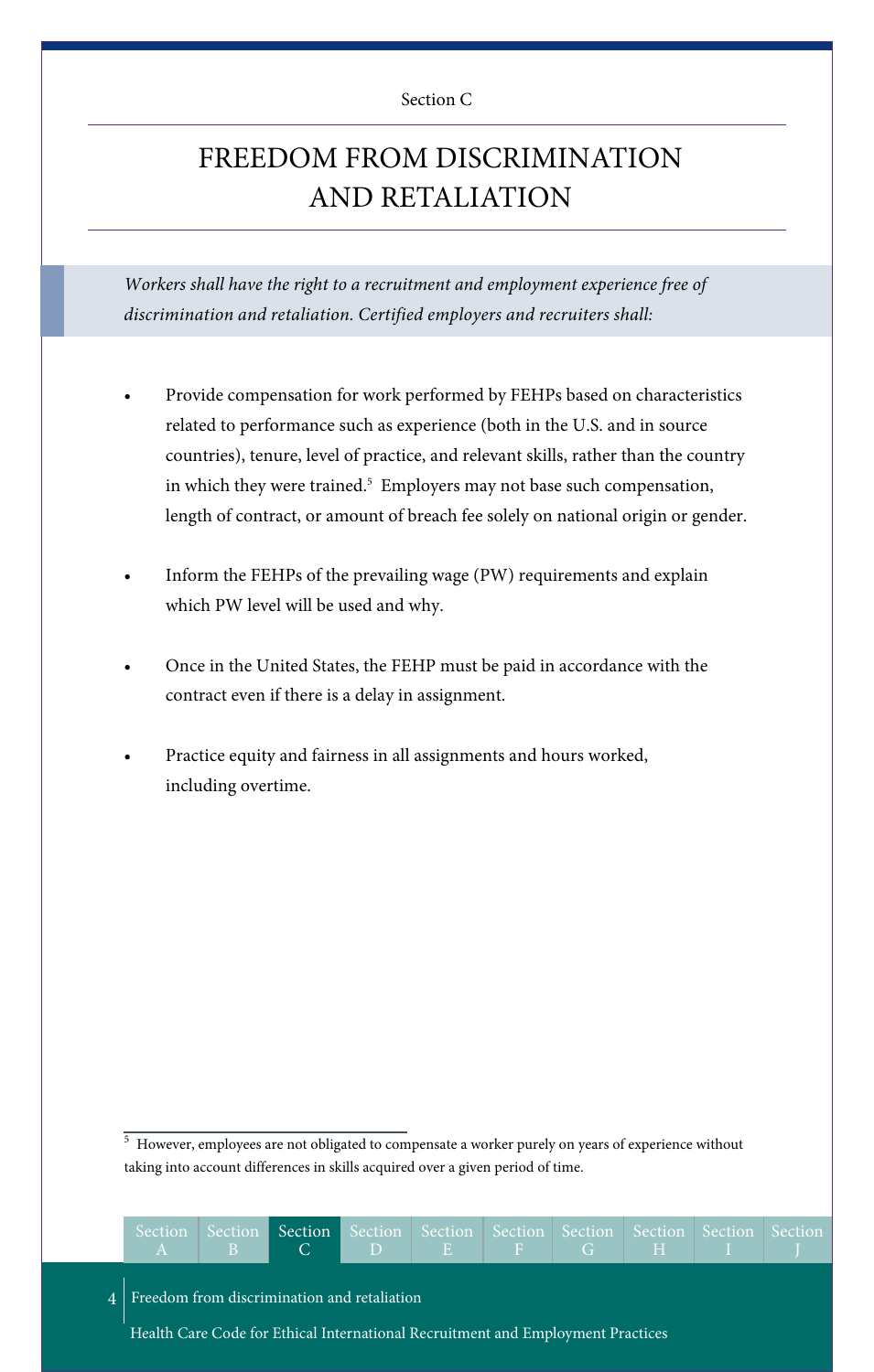#### Section D

### RIGHT TO KNOW

*Workers shall have the right to be informed about the recruitment process and their rights under U.S. law in a language they understand. Certified employers and recruiters shall:*

- Provide a copy of this Code to the FEHP when a contract is provided to the FEHP.
- Provide sufficient opportunity for FEHP applicants to review and consider written contracts before signing is required.
- Ensure all employment agreements contain an optional thirty (30) day open offer to allow recruits time to seek counsel and advice.
- Ensure all employment agreements contain at least a seven (7) day rescission period after signing to allow recruits time to rescind the employment agreement without penalty.
- Avoid the use of false or misleading information in all forms of communication.
- In recruitment advertising, clearly and specifically indicate the occupational level for which healthcare professional applicants are sought (e.g., RN vs. LPN vs. nursing assistants) and include the minimum standards or qualifications required for each of those occupational levels.
- Explain in writing the steps involved in the migration and licensing process and keep FEHP applicants informed (e.g., by periodic written notice) about their progress throughout the process and upon an applicant's request.
- Disclose the possibility of delays in visa processing before the contract is signed and provide historical processing times for the applicable visa category.

| $\blacktriangledown$ A $\blacktriangledown$ |  | Section Section Section Section Section Section Section Section Section Section<br>B C D E F G H I |  |  |  |
|---------------------------------------------|--|----------------------------------------------------------------------------------------------------|--|--|--|
| $5$ Right to know                           |  |                                                                                                    |  |  |  |
|                                             |  | Health Care Code for Ethical International Recruitment and Employment Practices                    |  |  |  |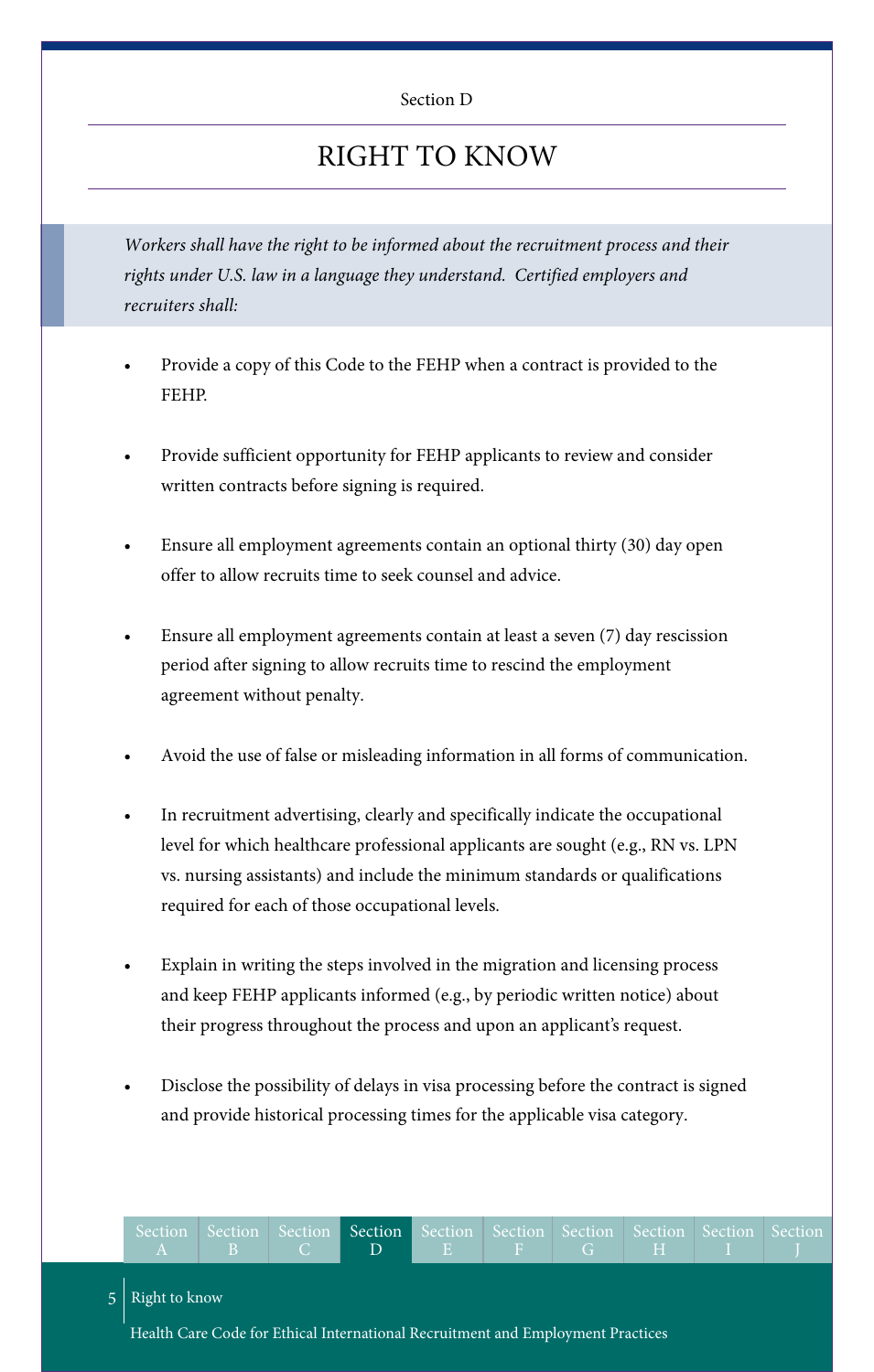- Provide FEHPs with any and all information related to their immigration case, including but not limited to: case number, priority date, and copies of all documents filed in relation to their case.
- Specify the nature of employment (e.g., direct hire by a hospital or nursing home or employment by a staffing agency) as soon as such information is known. Provide a clear explanation and secure the FEHP's written consent prior to making any change to the nature of employment.
- Identify the geographic location of the future worksite at the time of recruitment, if such information is known. If third-party recruiters and staffing agencies have not yet determined the future worksite location, this should be fully and clearly disclosed to the FEHP at the time of recruitment. The precise place of employment (specific health care facility, set of facilities owned by a system or other worksite, such as a home health agency) must be specified in writing prior to the FEHP's travel to the United States.

6 Right to know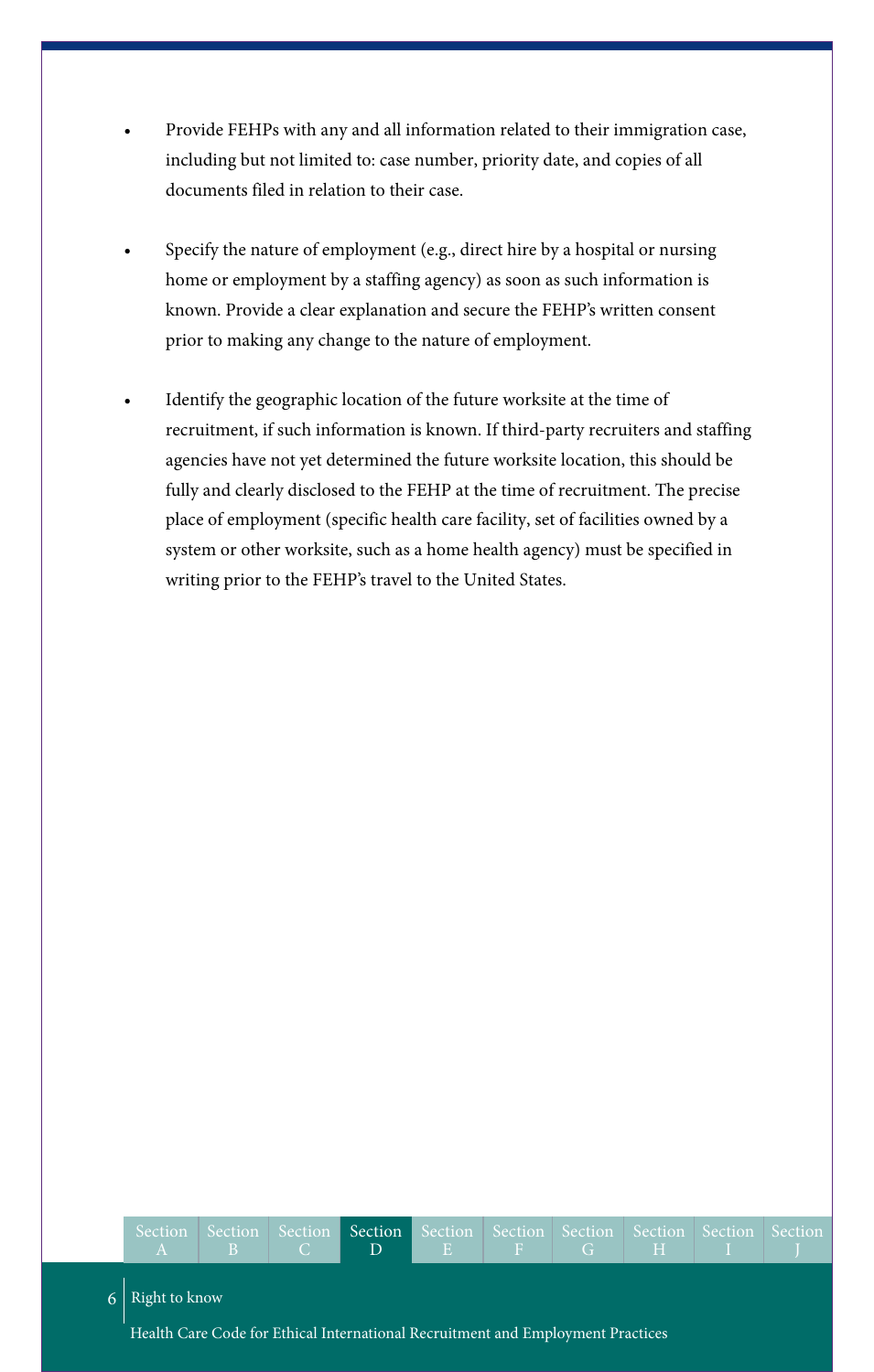#### Section E

### RIGHT TO RECEIVE A CONTRACT WITH FAIR TERMS AND GIVE INFORMED CONSENT

*Workers shall have the right to a legal employment contract that respects their rights and the right to provide informed consent before being hired. Certified employers and recruiters shall:*

- Make reasonable effort to ensure that the contract terms are explained and understood by the FEHP recruits. The FEHP is free to consult with an attorney for contractual terms that they do not understand before signing.
- Provide sufficient opportunity for FEHP applicants to review and consider written contracts before signing is required (i.e., at least 48 hours).
- Confidentiality clauses should not prohibit or inhibit the recruit/candidate at any time (before or after arrival in the U.S.), from seeking counsel from an attorney, bargaining or labor representative. It is not a breach of contract for a recruit to seek counsel.
- Provide a copy of the signed employment contract for FEHP applicants to keep.
- Provide a clear explanation of any contract changes and secure the FEHPs written consent whenever modifying an executed contract—either at contract signing or subsequently, except when required by law to accommodate and reflect changes in relevant regulation.
- Secure written consent from the FEHP applicant to sell or transfer their contract to another agency or employer, either in the language of the original contract or prior to consummation of any transfer or sale.
- Charge no fees to FEHPs for recruitment services. This provision shall not apply to fees paid solely by a FEHP (e.g., additional services beyond mere placement and/or recruitment).
- Include clear identification of financial responsibilities of all parties in contracts among FEHPs, recruiters and employers, especially as they relate to the period of transition between countries, including but not limited to transportation terms and specification of provisions upon arrival, such as housing.
- If overtime hours do not count toward completion of the contract, the employer should make an effective effort to ensure the FEHP understands this key clause.

| Section Section Section Section Section Section Section Section Section Section |  |              |  |  |  |
|---------------------------------------------------------------------------------|--|--------------|--|--|--|
|                                                                                 |  | 'BLCDIEFFIGH |  |  |  |

Right to receive a contract with fair terms and to give informed consent

7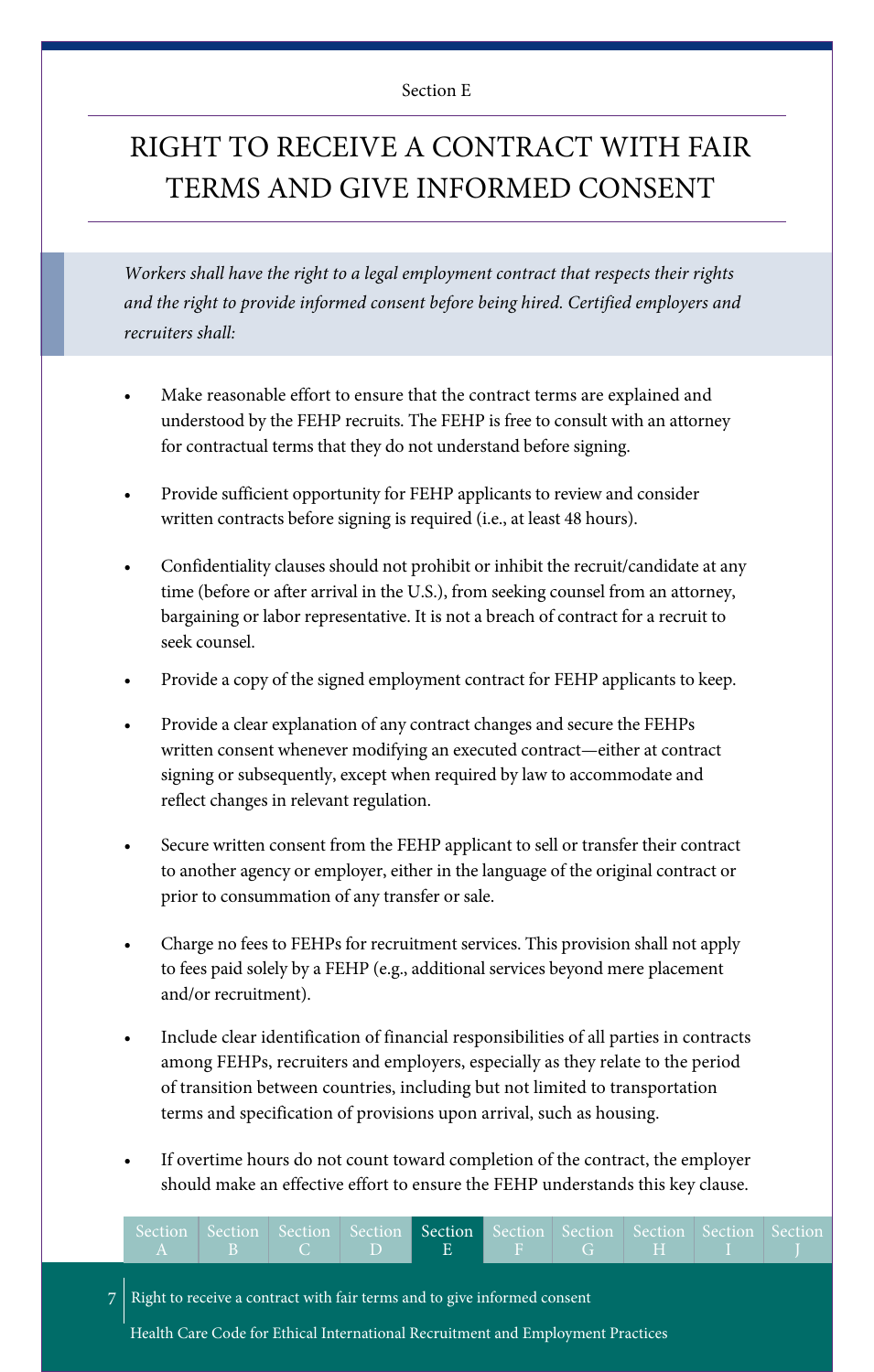#### Section F

### RIGHT TO MOVE FREELY WITHOUT ECONOMIC COERCION

Workers shall have the right to move freely and change employers while working in *the United States, without economic coercion.*

- When contracts are signed in advance of visa issuance, permit the termination of contracts by FEHPs if deployment is delayed for more than three years from contract execution and all recruitment costs are reimbursed by the FEHP to the recruiter or employer.
- Breach fees should never be used for punitive purposes.
- Recruiters' and employers' pursuit of breach fees should rely upon good faith and reasonableness, in the limited circumstances where they are appropriate.
- In an effort to resolve issues quickly and efficiently, employers or recruiters should establish an internal administrative process to facilitate review of disputes regarding an alleged breach of contracts by either party (e.g., employee complaint policy, explicit employee notice procedure, etc.).
- Green cards, passports, certifications, permits, visas, or other official documents shall not be withheld from FEHP applicants or employees for any coercive purpose. Custody of such documents should be transferred to the FEHPs as soon as the management of the certification, immigration and licensure processes reasonably allows. Recruiters and employers shall not threaten or use immigration enforcement mechanisms to exercise control over FEHPs. 6
- Non-compete clauses should be tailored as narrowly as possible and should not restrict the ability to "make a living in one's chosen occupation."

<sup>6</sup> However, if it appears that there may be fraud in procuring any of these documents (such as in cases of apparent imposter use of documents, or initial no-shows, or early abrupt departures that suggest intentional misrepresentation in employment commitments), recruiters and employers are free to forward such documents to issuing authorities with appropriate information about the suspected misuse.

| Section Section Section Section Section Section Section Section Section Section |  |  |  |  |  |
|---------------------------------------------------------------------------------|--|--|--|--|--|
|                                                                                 |  |  |  |  |  |

#### 8 Right to move freely without economic coersion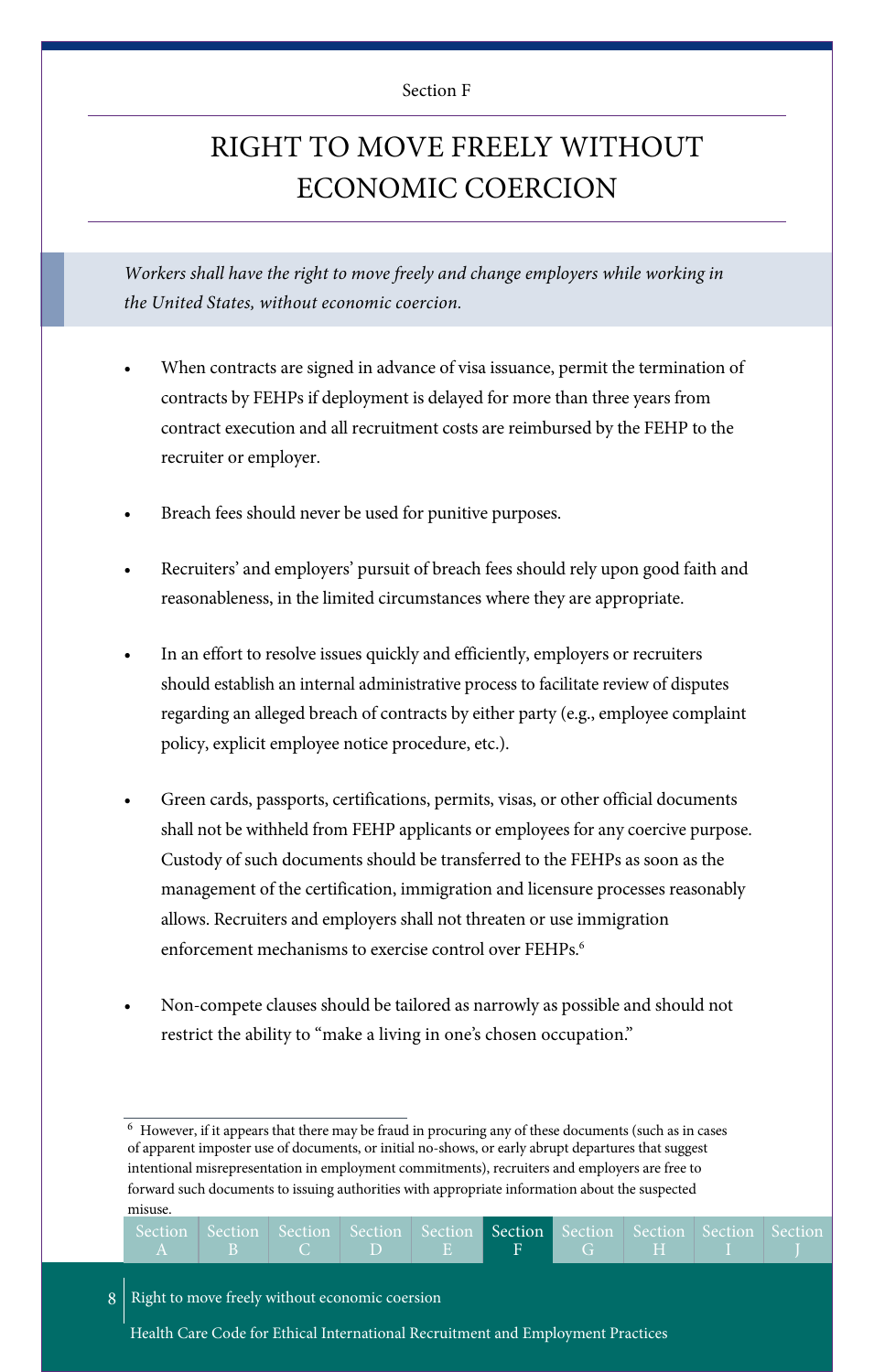### RIGHT TO ACCESS JUSTICE

*Workers shall have the right to access justice for abuse and discrimination suffered under U.S. work visa programs.*

- FEHPs who believe they have suffered a violation of this Code or U.S. law shall not be discriminated against for filing a complaint or taking legal action.
- FEHPs shall have access to justice which may include mediation, non-jury trials, jury trials or arbitration if expressly stated and mutually agreed.
- Agreements with FEHPs shall not include gag orders and/or confidentiality clauses that limit a health professional's ability to have the contract reviewed.
- Agreements should not in any way seek to preclude FEHP's access to counsel and the right to seek legal redress for any violations or breaches.

#### Section H

## RIGHT TO FREEDOM OF ASSOCIATION AND COLLECTIVE BARGAINING

*Workers shall have the right to form and join unions and to bargain and advocate collectively to promote their rights and interests.*

FEHP shall have the right to join professional associations and unions.

|                                                                                         |  |  |  | Section Section Section Section Section Section Section Section Section Section<br>ABCDEF G HIJJ |  |  |  |  |  |  |  |
|-----------------------------------------------------------------------------------------|--|--|--|--------------------------------------------------------------------------------------------------|--|--|--|--|--|--|--|
| 9   Right to access justice   Right to freedom of association and collective bargaining |  |  |  |                                                                                                  |  |  |  |  |  |  |  |
| Health Care Code for Ethical International Recruitment and Employment Practices         |  |  |  |                                                                                                  |  |  |  |  |  |  |  |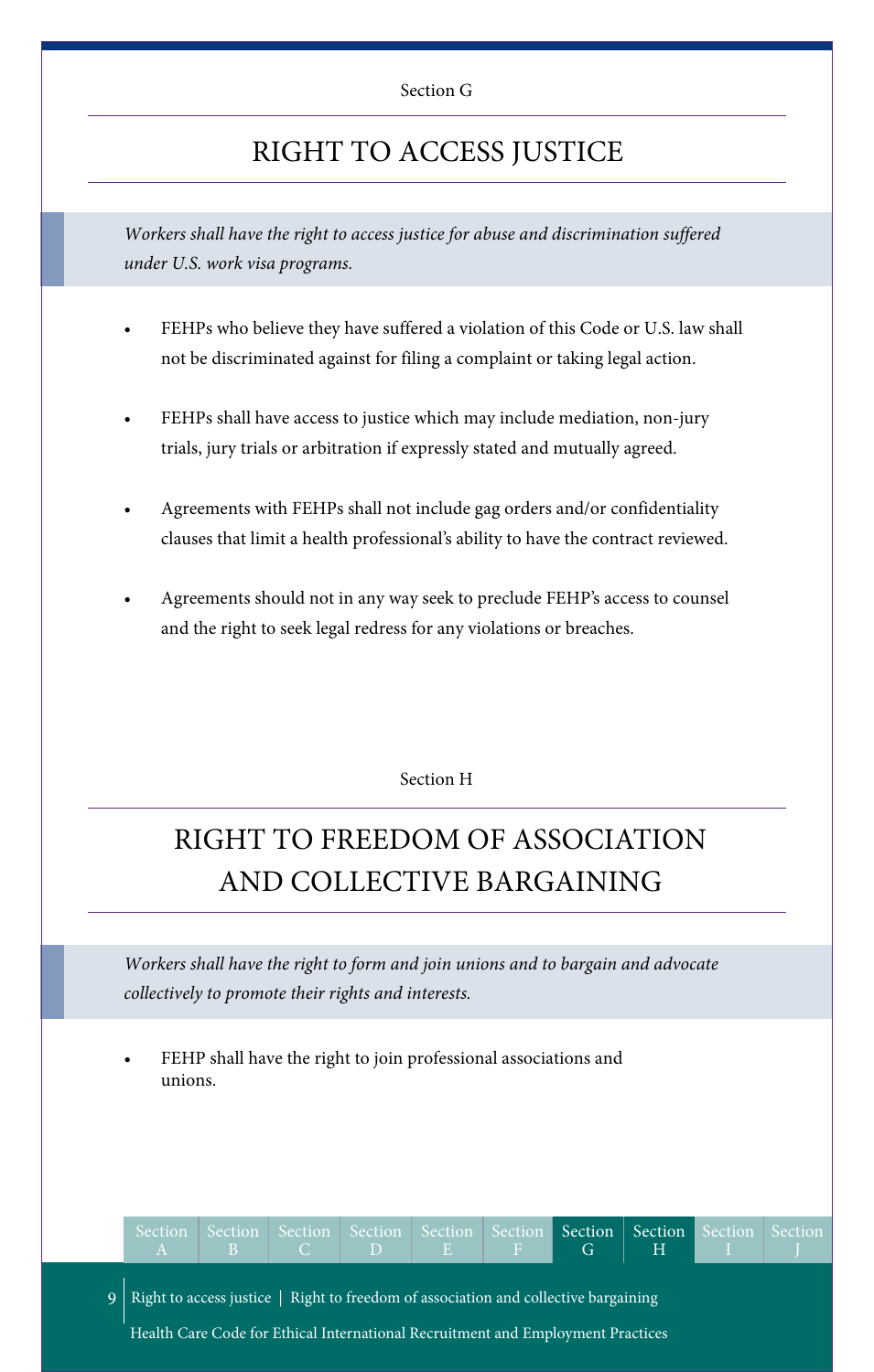#### Section I

### RIGHT TO RECEIVE SUPPORT FOR CLINICAL AND CULTURAL INTEGRATION

*Workers shall have the right to receive support as they transition into the U.S. workforce. Certified employers and recruiters shall:*

- Make reasonable efforts to ensure that the "basic needs" of FEHPs (e.g., safe and clean housing, health care, and transportation when public services are not available) are available during an initial transition period as part of a negotiated employment package.
- Provide or assist in the provision of orientation and placement policies and practices to educate FEHPs about basic facts regarding living and working (e.g., living arrangements, banking, post office, etc.) in the United States.
- Encourage and facilitate health care institutions/agencies to provide or assist in the provision of clinical orientation to ensure appropriate delivery of care, particularly with regard to clinical practices and procedures that may not be familiar to FEHPs.
- Provide or assist in the provision of sufficient training of FEHPs in cultural/ linguistic appropriateness.

| Section Section Section Section Section Section Section Section Section Section |  | BCDEFGHIII |  |  |  |  |  |  |  |
|---------------------------------------------------------------------------------|--|------------|--|--|--|--|--|--|--|
|---------------------------------------------------------------------------------|--|------------|--|--|--|--|--|--|--|

10 Right to receive support for clinical and cultural integration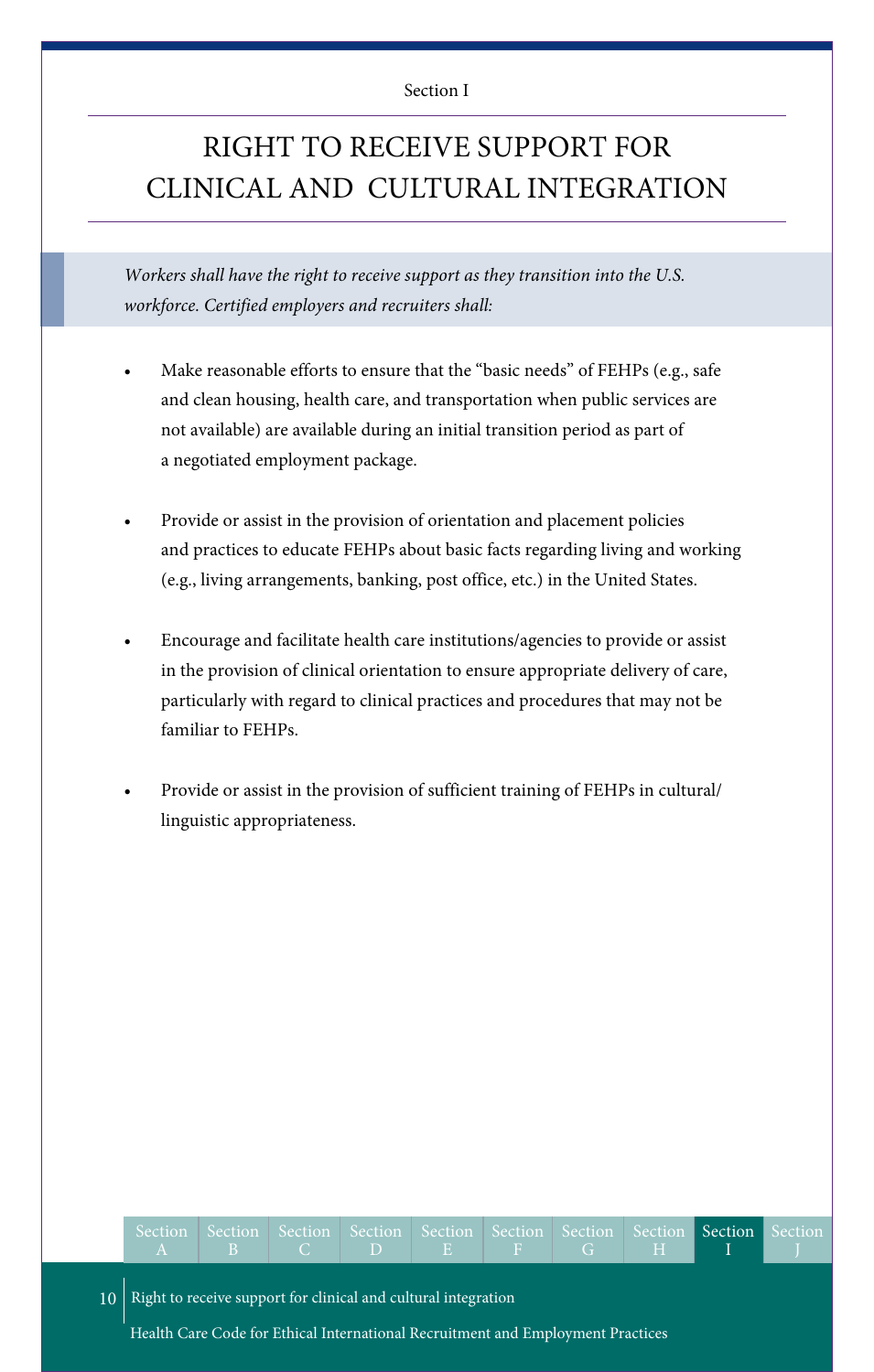#### Section J

### RESPECT FOR SENDING COUNTRIES

### *Certified employers and recruiters shall:*

- Abide by all sending country's laws and regulations.
- Respect FEHPs' contractual obligations to serve their home country health system in return for public education or scholarships provided in the source country. Encourage healthcare professionals to honor these obligations. Where appropriate, require that a FEHP applicant provide evidence that his or her public obligations have been satisfied.
- Avoid active overseas recruitment in those countries or areas within countries that are experiencing either a temporary health crisis during which health professionals are in dire need, or a chronic shortage of health workers.
- Ensure that recruitment is conducted in a manner that does not deplete local health services of the best and the brightest health professionals. Examples of best practices include:
	- o Establishing relationships with the departments of human resources in local hospitals, so that the training and departure processes have an agreed upon time frame.
	- o Pursuing health facilities partnership agreements (e.g., between schools of nursing and hospitals in the U.S. and source country schools and hospitals). Such partnerships, often called twinning, provide source country facilities with visiting faculty, and in some instances medical supplies. They may also allow recruited healthcare professionals to return for temporary periods (two weeks or more) to work in source country health facilities.
	- o Matching a portion of the remittances sent by recruited FEHPs and channeling the funds directly to source country health care organizations.
	- o Offering the FEHPs periodic home leave to provide technical assistance to their home communities. This option is especially appropriate where there is a critical lack of human resources for health in the source country.
	- o Establishing scholarship funds in source country schools.

| Section Section Section Section Section Section Section Section Section Section |  |  |  |  |  |
|---------------------------------------------------------------------------------|--|--|--|--|--|
|                                                                                 |  |  |  |  |  |

#### 11 Respect for sending countries